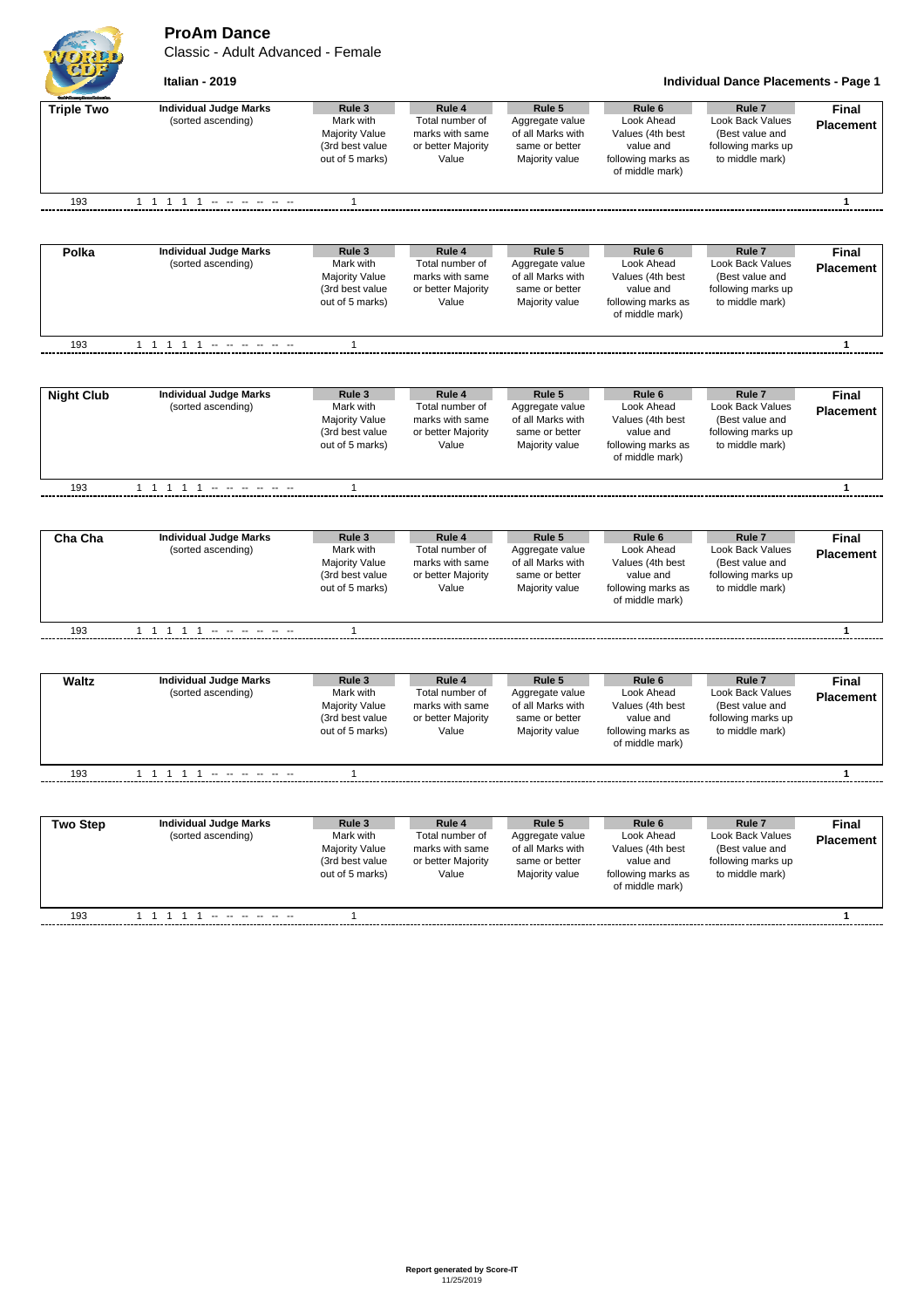**ProAm Dance**

Classic - Adult Advanced - Female



## **Italian - 2019 Individual Dance Placements - Page 2**

| <b>Guild Grantes Europe's density:</b> |                               |                                                                          |                                                                   |                                                                          |                                                                                      |                                                                              |                  |
|----------------------------------------|-------------------------------|--------------------------------------------------------------------------|-------------------------------------------------------------------|--------------------------------------------------------------------------|--------------------------------------------------------------------------------------|------------------------------------------------------------------------------|------------------|
| <b>East Coast</b>                      | <b>Individual Judge Marks</b> | Rule 3                                                                   | Rule 4                                                            | Rule 5                                                                   | Rule 6                                                                               | Rule 7                                                                       | Final            |
| Swing                                  | (sorted ascending)            | Mark with<br><b>Majority Value</b><br>(3rd best value<br>out of 5 marks) | Total number of<br>marks with same<br>or better Majority<br>Value | Aggregate value<br>of all Marks with<br>same or better<br>Majority value | Look Ahead<br>Values (4th best<br>value and<br>following marks as<br>of middle mark) | Look Back Values<br>(Best value and<br>following marks up<br>to middle mark) | <b>Placement</b> |
| 193                                    |                               |                                                                          |                                                                   |                                                                          |                                                                                      |                                                                              |                  |

| <b>West Coast</b><br>Swing | Individual Judge Marks<br>(sorted ascending) | Rule 3<br>Mark with<br><b>Majority Value</b><br>(3rd best value<br>out of 5 marks) | Rule 4<br>Total number of<br>marks with same<br>or better Majority<br>Value | Rule 5<br>Aggregate value<br>of all Marks with<br>same or better<br>Majority value | Rule 6<br>Look Ahead<br>Values (4th best<br>value and<br>following marks as<br>of middle mark) | Rule 7<br>Look Back Values<br>(Best value and<br>following marks up<br>to middle mark) | Final<br><b>Placement</b> |
|----------------------------|----------------------------------------------|------------------------------------------------------------------------------------|-----------------------------------------------------------------------------|------------------------------------------------------------------------------------|------------------------------------------------------------------------------------------------|----------------------------------------------------------------------------------------|---------------------------|
| 227                        | <u>.</u>                                     |                                                                                    |                                                                             |                                                                                    |                                                                                                |                                                                                        |                           |
| 193                        | 2 2 2 2 2 -- -- -- -- -- --                  |                                                                                    |                                                                             |                                                                                    |                                                                                                |                                                                                        |                           |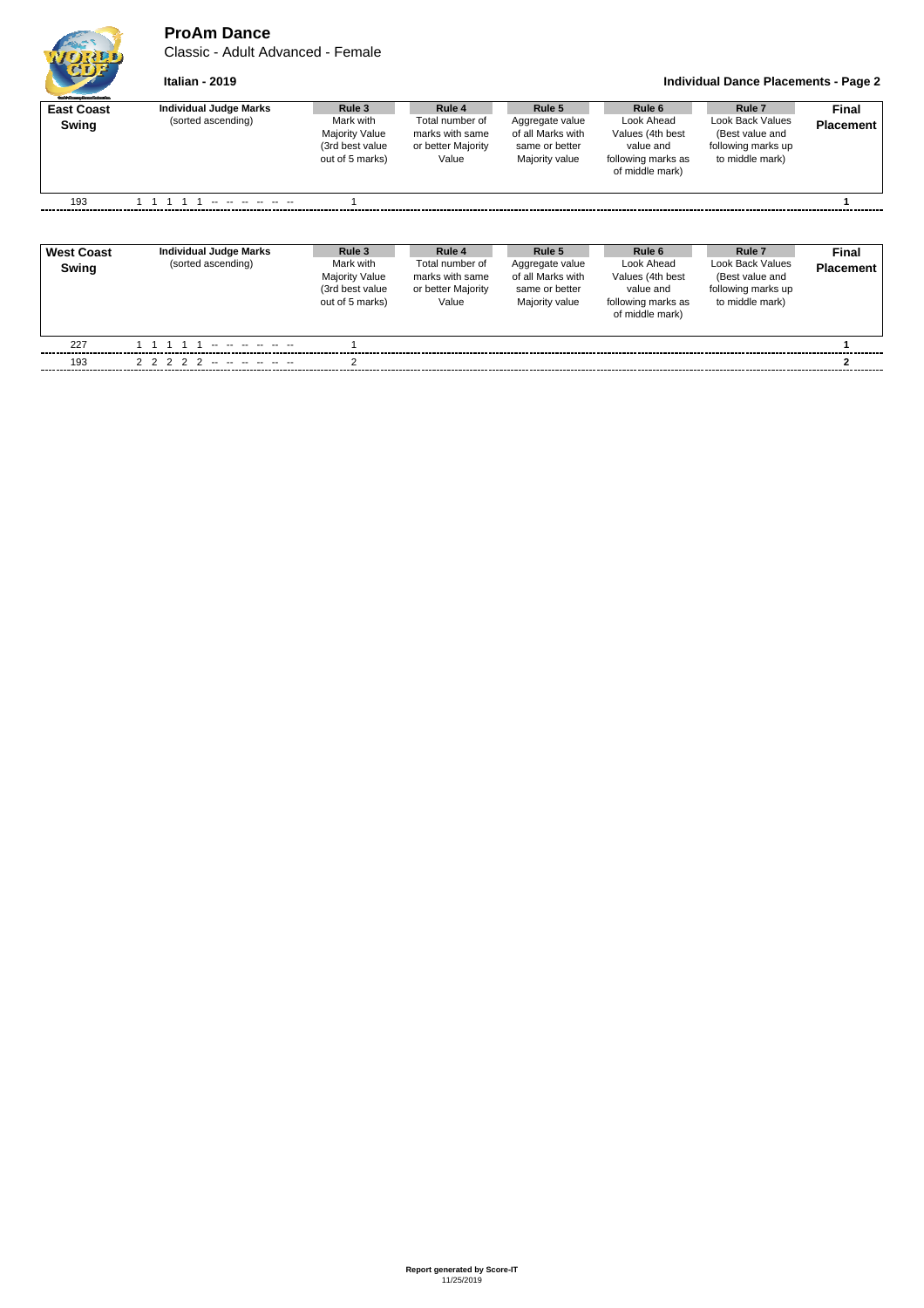## **ProAm Dance**

M - Movement T - Timing

Classic - Adult Advanced - Female

|                   | Italian - 2019                                |   |                       |                |               |                                 |                         |                |                            | <b>Penalties - Page 3</b> |
|-------------------|-----------------------------------------------|---|-----------------------|----------------|---------------|---------------------------------|-------------------------|----------------|----------------------------|---------------------------|
|                   |                                               |   |                       |                | Judges        |                                 |                         |                |                            |                           |
| <b>Triple Two</b> | $\overline{2}$                                | 3 | $\overline{4}$        | 5              | 6             | 7                               | 8                       | 9              | 10                         | 11                        |
|                   | No penalties were applied in this dance.      |   |                       |                |               |                                 |                         |                |                            |                           |
| Polka             |                                               |   |                       |                | Judges        |                                 |                         |                |                            |                           |
|                   | $\overline{2}$                                | 3 | 4                     | $\overline{5}$ | 6             | 7                               | $\overline{\mathbf{8}}$ | $\overline{9}$ | 10                         | 11                        |
|                   | No penalties were applied in this dance.      |   |                       |                |               |                                 |                         |                |                            |                           |
| <b>Night Club</b> |                                               |   |                       |                | <b>Judges</b> |                                 |                         |                |                            |                           |
|                   | 2                                             | 3 | $\overline{4}$        | 5              | 6             | $\overline{7}$                  | 8                       | 9              | 10                         | $\overline{11}$           |
|                   | No penalties were applied in this dance.      |   |                       |                |               |                                 |                         |                |                            |                           |
| Cha Cha           |                                               |   |                       |                | Judges        |                                 |                         |                |                            |                           |
|                   | 2<br>No penalties were applied in this dance. | 3 | $\overline{4}$        | 5              | 6             | $\overline{7}$                  | 8                       | 9              | 10                         | 11                        |
| <b>Waltz</b>      | 2                                             | 3 | 4                     | 5              | Judges<br>6   | 7                               | 8                       | 9              | 10                         | 11                        |
|                   | No penalties were applied in this dance.      |   |                       |                |               |                                 |                         |                |                            |                           |
| <b>Two Step</b>   | $\overline{2}$<br>1                           | 3 | $\overline{4}$        | $\overline{5}$ | Judges<br>6   | 7                               | 8                       | 9              | 10                         | 11                        |
| <b>East Coast</b> | No penalties were applied in this dance.      |   |                       |                | Judges        |                                 |                         |                |                            |                           |
| Swing             | $\overline{2}$                                | 3 | $\overline{4}$        | $\overline{5}$ | 6             | $\overline{7}$                  | 8                       | 9              | 10                         | 11                        |
|                   | No penalties were applied in this dance.      |   |                       |                |               |                                 |                         |                |                            |                           |
| <b>West Coast</b> |                                               |   |                       |                | Judges        |                                 |                         |                |                            |                           |
| Swing             | $\overline{2}$                                | 3 | $\overline{4}$        | 5              | 6             | $\overline{7}$                  | 8                       | 9              | 10                         | 11                        |
|                   | No penalties were applied in this dance.      |   |                       |                |               |                                 |                         |                |                            |                           |
| <b>Penalty</b>    | <b>Non-Conference Penalty Codes</b>           |   |                       |                |               | <b>Conference Penalty Codes</b> |                         |                |                            |                           |
| <b>Codes</b>      | 1 Placement Reduction                         |   | <b>Last Placement</b> |                | Reasons       |                                 |                         | Codes          |                            |                           |
|                   | - Costume and Appearance<br>C                 |   | P - Prop Use          |                |               | Self Selected Music             |                         |                | S - Single Lower Placement |                           |

B - Basic Pattern **D** - Dance Delivery Loss of Hat **Loss of Hat Q - Last Place** F - Courtesy & Floorcraft H - Costume Minimums Leaving the Dance Floor X - Full Disqualification A - Acceptable Behavior (Boots & Hats) E - Expulsion